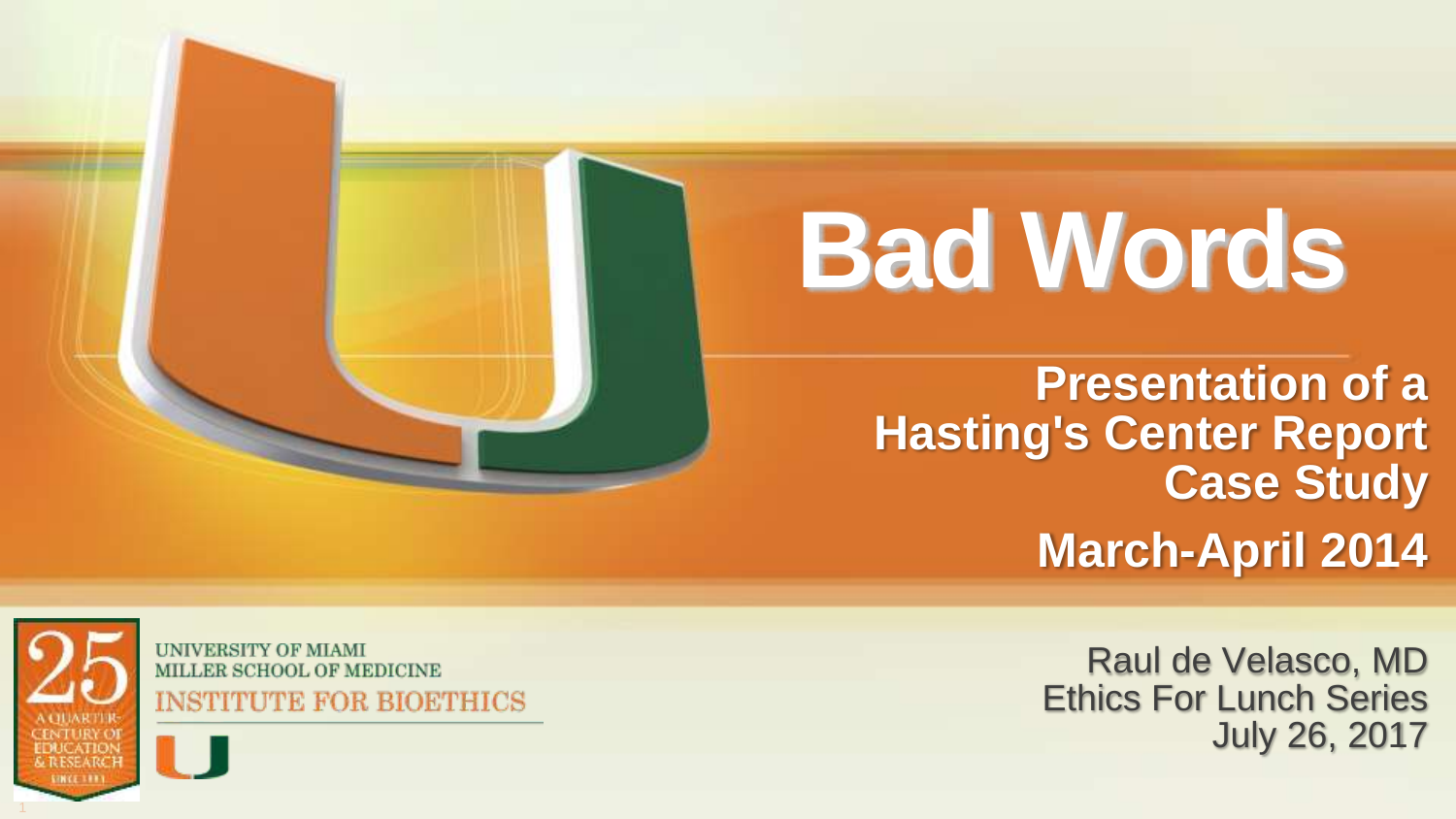**Ms. H** a seventy six year old woman is admitted to the hospital because of frequent falls and weakness in the left leg

She is a widower and her only family is an adult son

An MRI of the brain shows a brain lesion with soft tissue extension into the epidural space consistent with metastatic disease

The 'clinical team' informs the patient of the findings

She refused further work up and is discharged home with outpatient rehab.

'UTE FOR BIOETHICS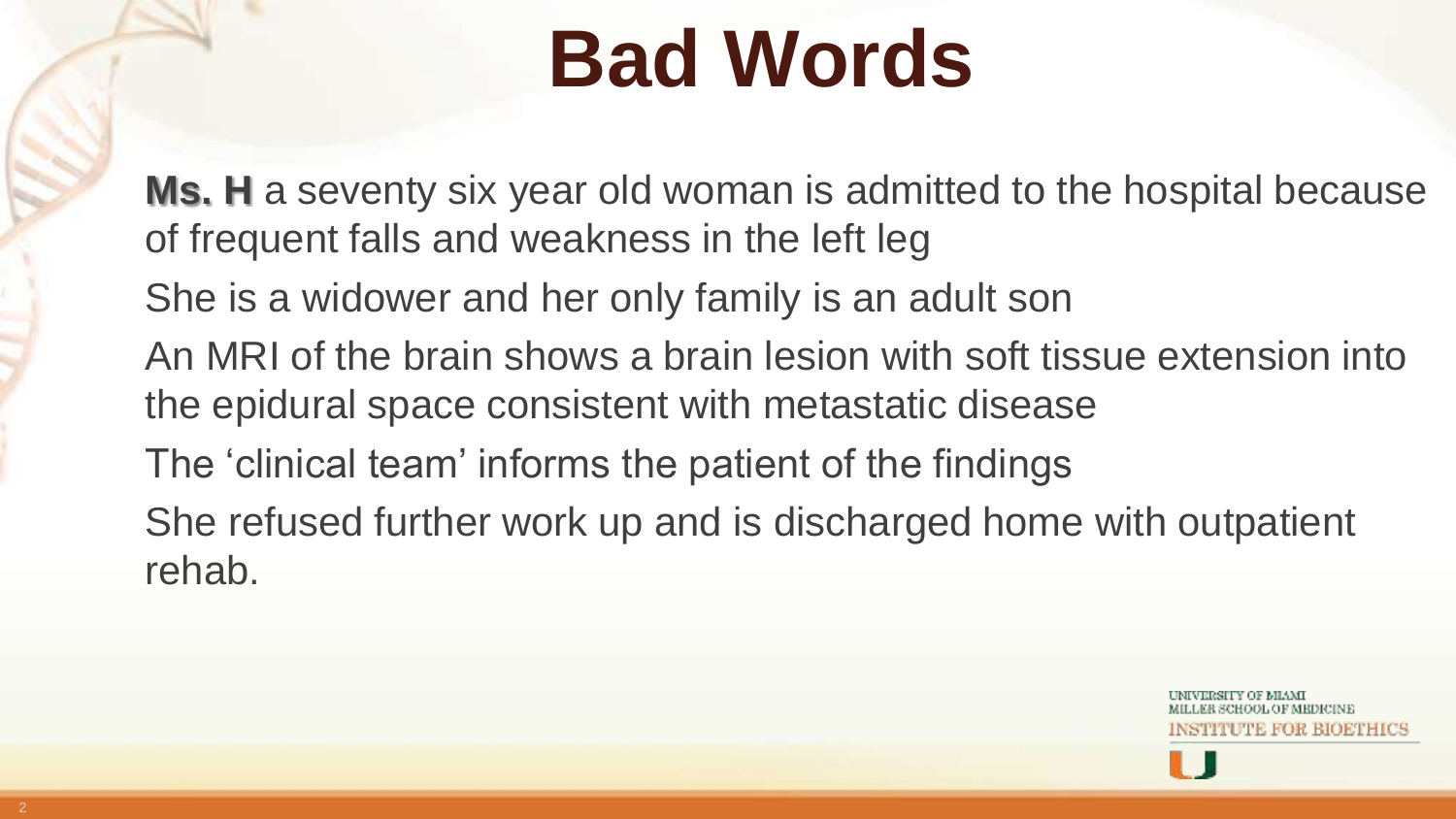- She sees no improvement after one month of rehab so she now decides to come back to the hospital for further work up and treatment
- In the hospital and before a biopsy of the lesion is done Ms. H tells her physicians that she does not want to know her diagnosis or prognosis
- An oncologist requests an ethics consult asking:

**"How do we discuss the risks, benefits and alternatives associated with chemotherapy and radiation if the patient does not want to know her diagnosis and prognosis?"**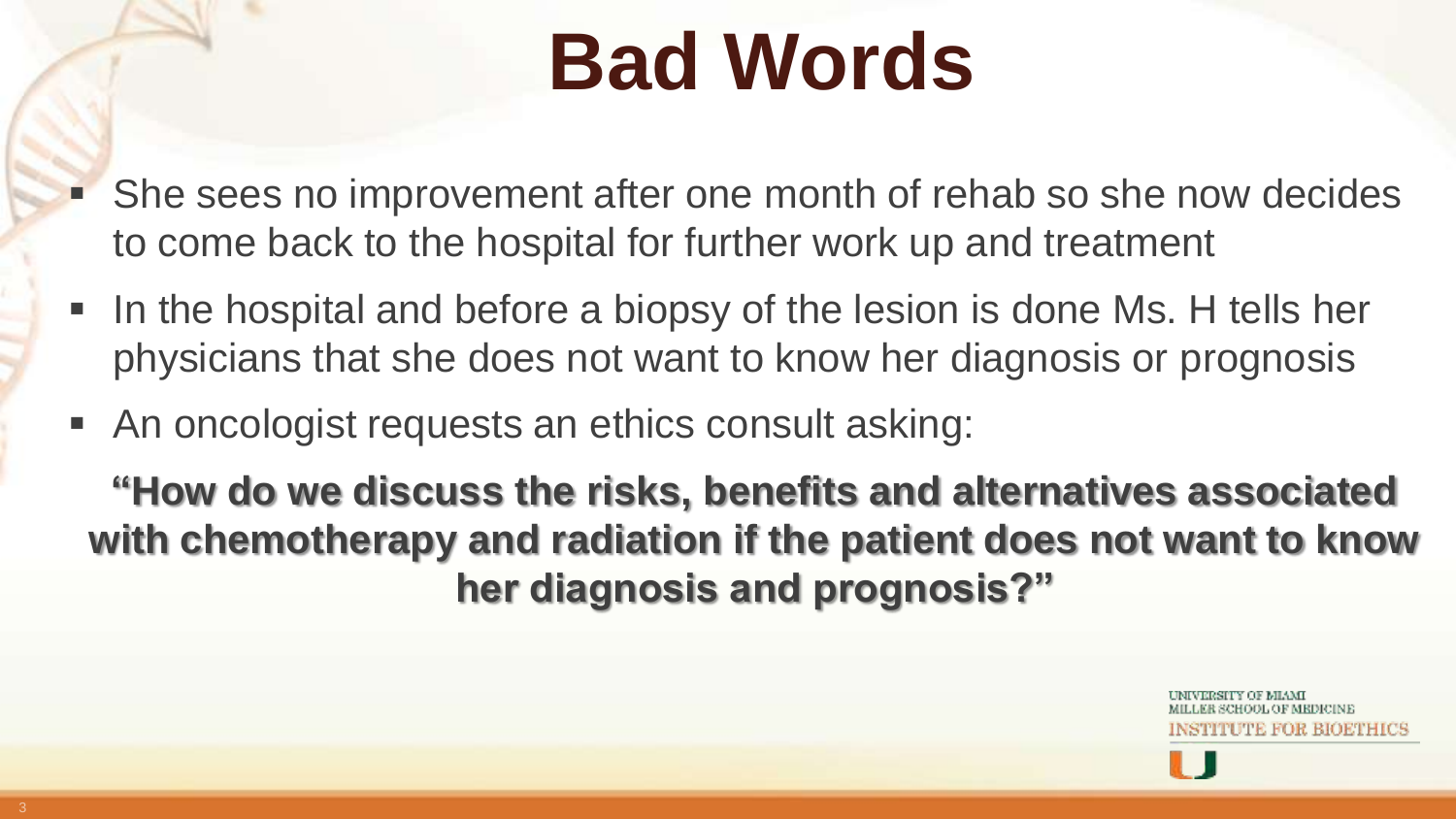- The clinical ethicist finds a note in the chart from a psychiatrist that says: "The patient has decision making capacity"
- The oncologist feels that the patient:
	- "could have a very good prognosis
	- depending on the type of cancer she has"
- A bedside nurse and Ms. H's attending believe that the patient truly "wants to know her prognosis"
- A resident physician writes in the chart:
	- "we don't really know what she wants"

JTE FOR BIOETHICS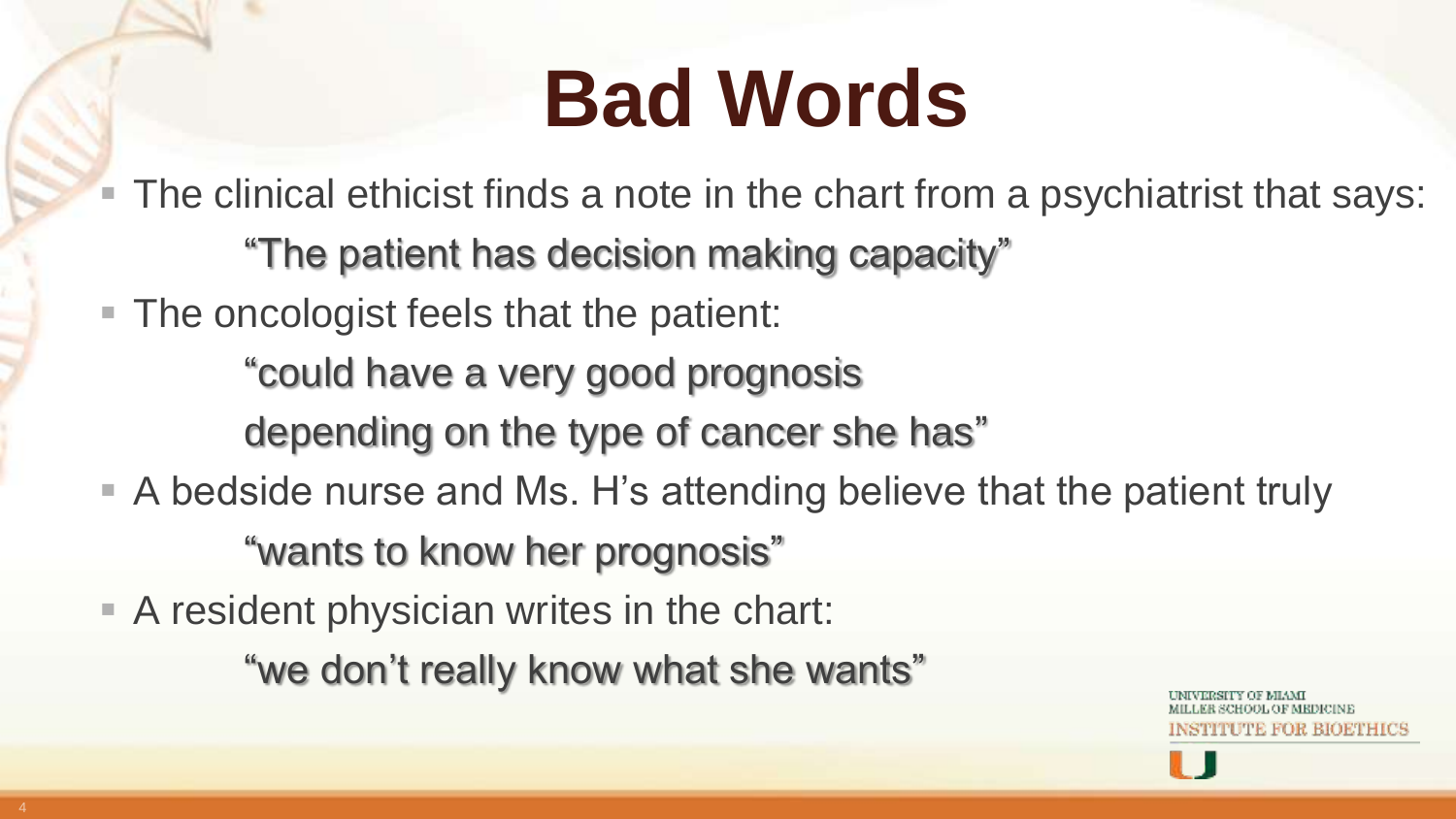The clinical ethicist meets with the patient who:

- 1. "*wants to receive any treatment who prolongs her life regardless of how the treatment interferes with her ability to engage in the activities of daily living*"
- 2. "wants to be included in the decision making process as long the physicians use "positive" language and avoids *"bad words"* such as *dying, chemotherapy, radiation* and *canc*er.
- 3. If the use of those words can't be avoided, don't talk to her but her son
- 4. She would like to know about risks, benefits and alternatives to treatments but only if *"bad words"* are not used.

*Should physicians honor her wishes?*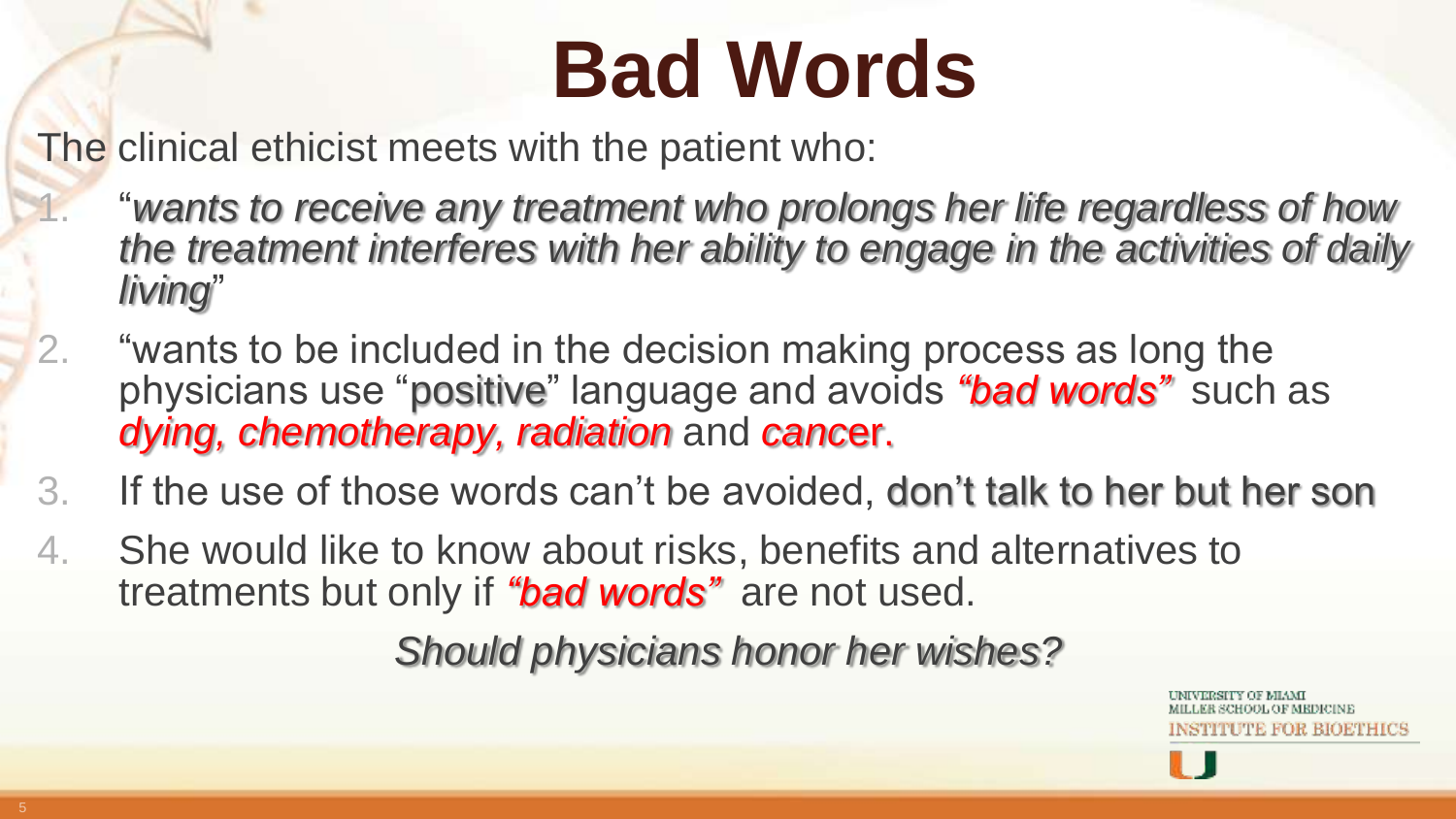#### Desire Not to Know Anything

- From the patient her/himself –first person waiver-
- From the surrogate/proxy/close family members when patient is capacitated to make health care decisions and they think he/she will be hurt if she/he is told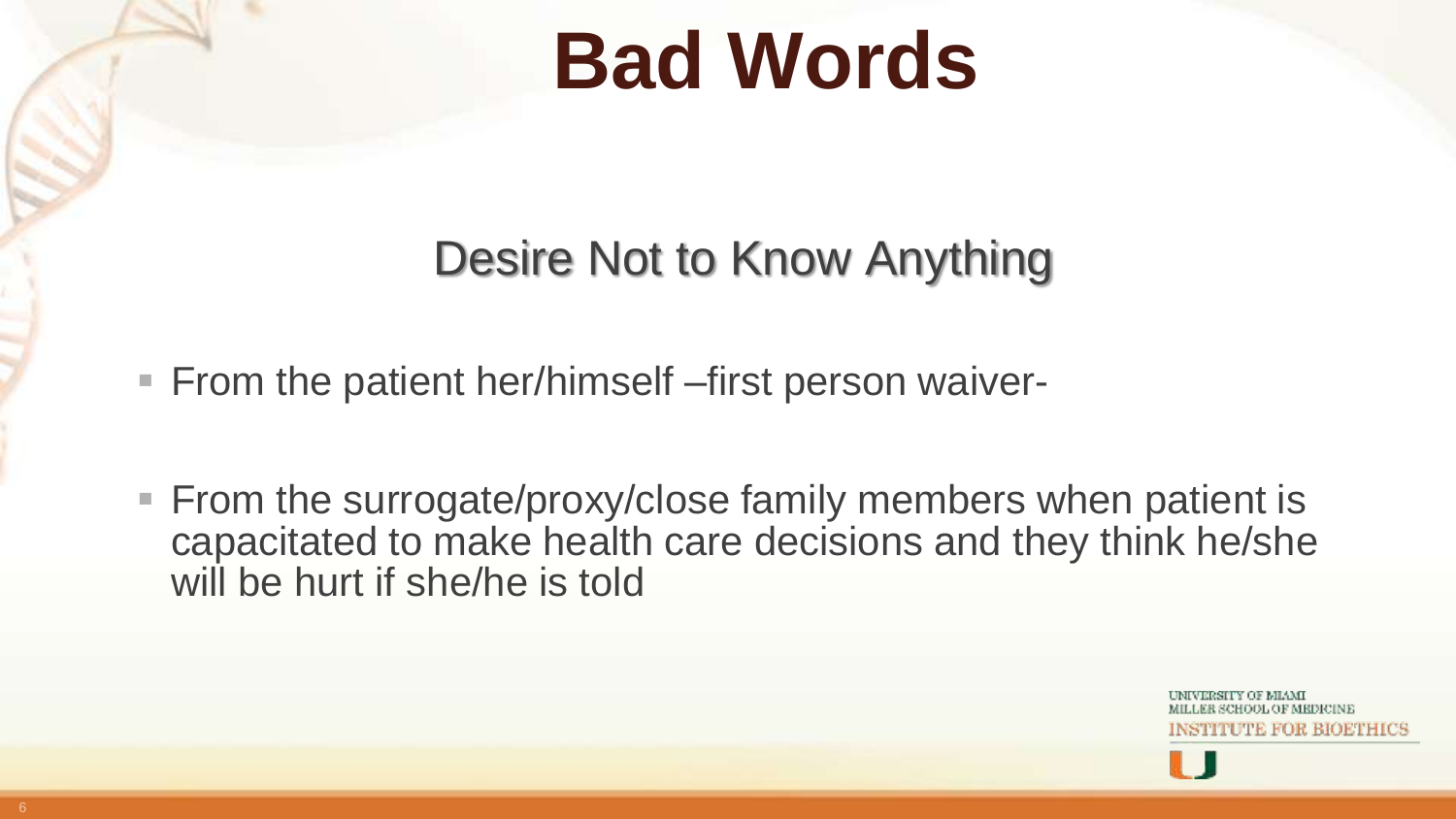Courtney Bruce Assistant Prof. Med, Baylor College Med. Martin Smith Director, Clinical Ethics Cleveland Clinic

- In 1993 Benjamin Freedman(1951-1997) wrote an article that dealt with this difficult issue. He proposed a model based on the idea of "offering truth" rather than "forcing truth"
- In this model clinicians ascertain the information patients want and then provide "truth" at the level of detail desired by the patient rather than "forcing truth" on the patients
- B&S agreed doing this in Ms. H's case and recommend to do three things.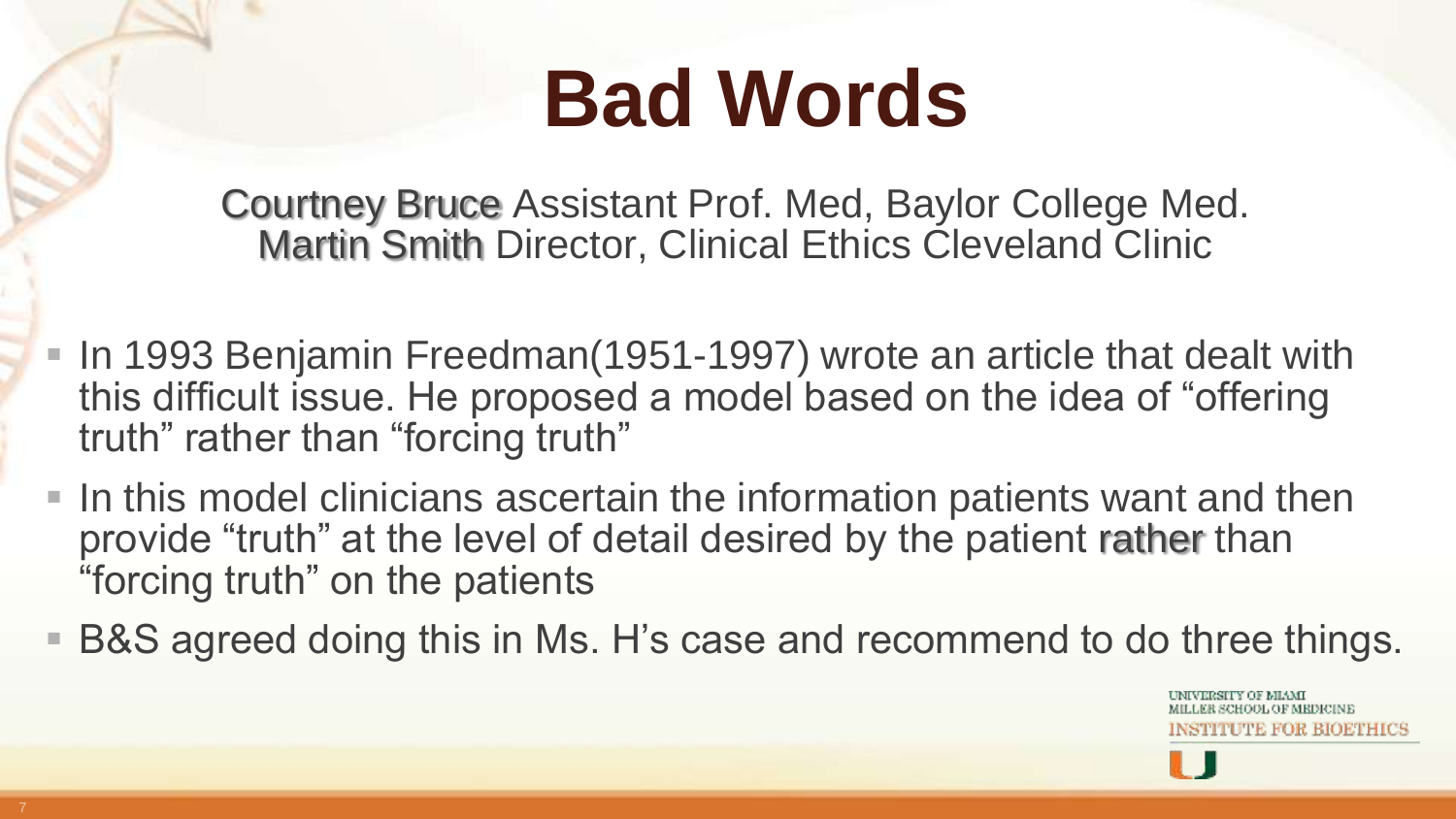Courtney Bruce Assistant Prof. Med, Baylor College Med. Martin Smith Director, Clinical Ethics Cleveland Clinic

#### Recommendations:

- 1. There is no guarantee that the *bad words* will be uttered by some members of the team in spite of all efforts to the contrary
- 2. The health care team will communicate directly with her to the extent she accepts but if the use of the dreaded words are unavoidable this will be communicated thru the son
- 3. The root of her fears should be explored by an appropriate member of the team
- A team member should explore daily the first person waiver to see if there are any changes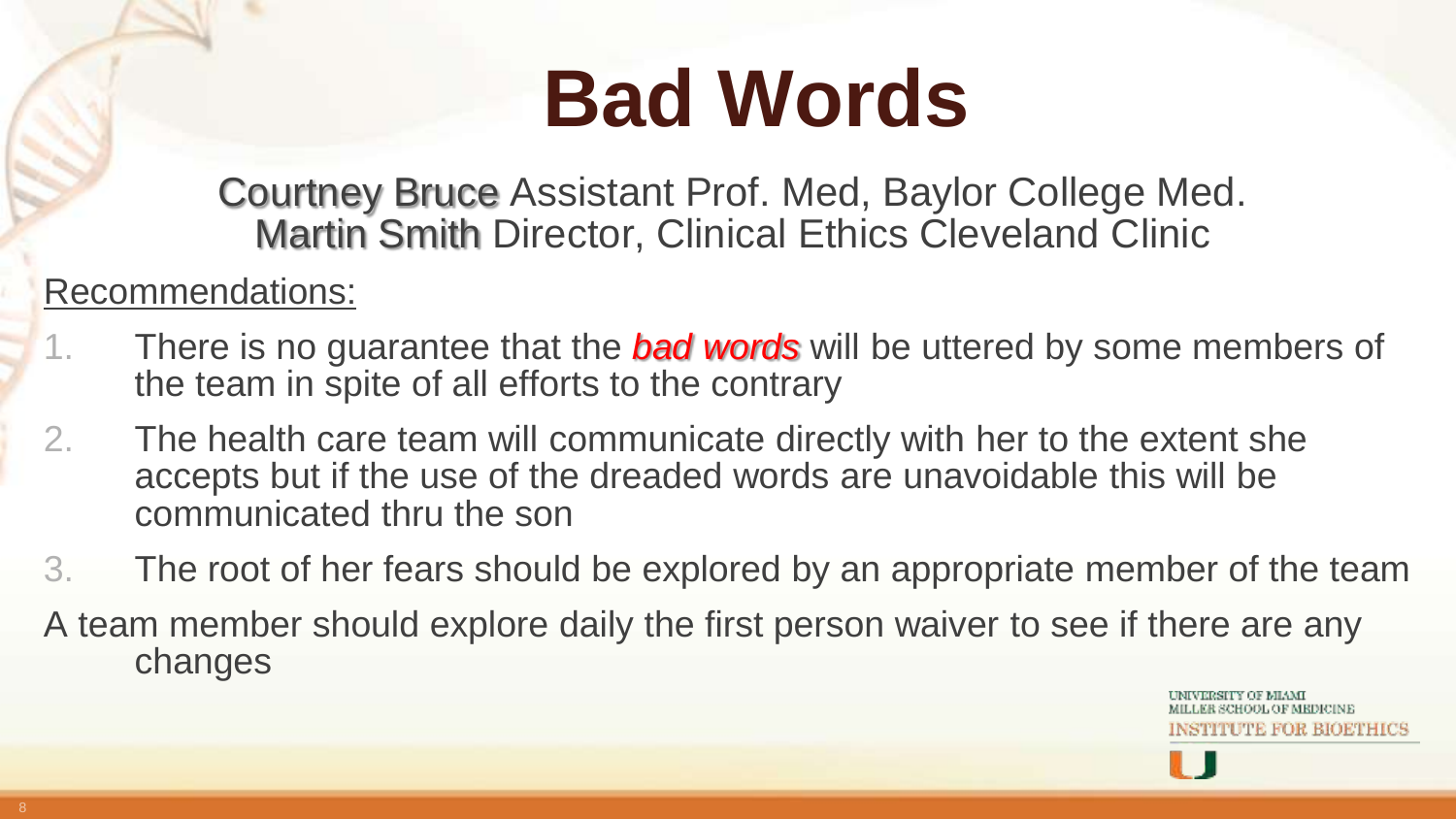Adam Pena Clinical Research Assoc Baylor College of Medicine Mary Majumder Associate Professor Baylor College of Medicine

 Basing in an ethics of rights, the right to information and participation is a privilege that can be waived. Thus, respect for autonomy implies that the patient's own assessment of their ability to deal with the information and ways of delivery should be respected.

 They recommend that Ms. H should be approached in a way that fosters understanding and connection; empathic skills that are the domain of many health care professional but are more in tune with the role of social work/pastoral care professionals. In contrast with the approach of Bruce and Smith they feel that the patient should be the final arbiter of disclosure. This, they understand, will increase the burden of care for the health care team but it does not trump respecting the patient's wishes.

SCHOOL OF MEDICINE TUTE FOR BIOETHICS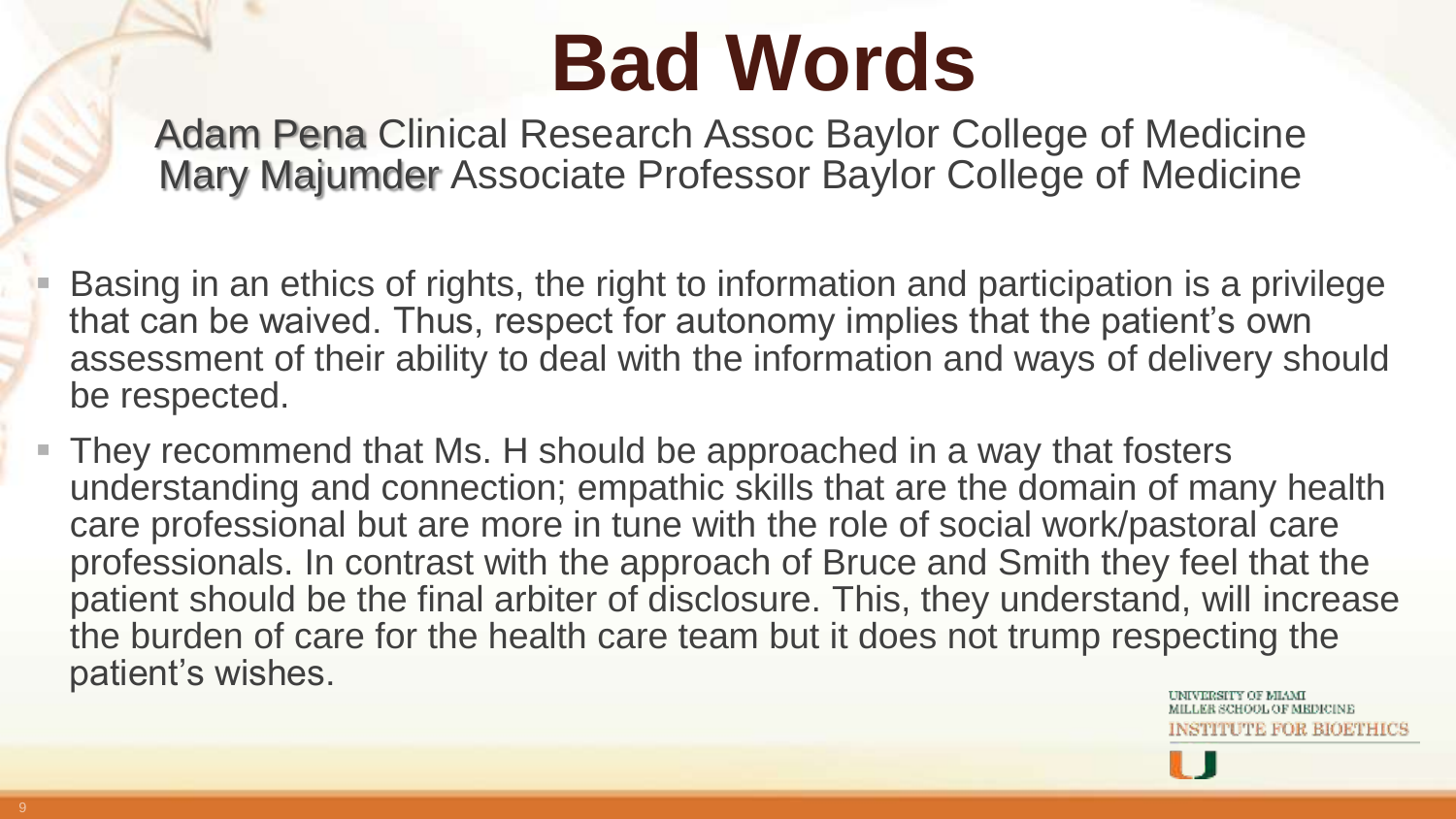Adam Pena Clinical Research Assoc Baylor College of Medicine Mary Majumder Associate Professor Baylor College of Medicine

■ They support an appropriate nuanced commitment to respect the patient's wishes, but at the same time they are concerned that "a simple endorsement of her waiver would not address the fears and anxieties that may be at the root of refusals."

- This, they agree, will require a commitment in time that may not always be available.
- Nevertheless, the care givers should work to resolve these kinds of dilemmas in ways that take account of relationships and rights and make relief of patient suffering an important role.